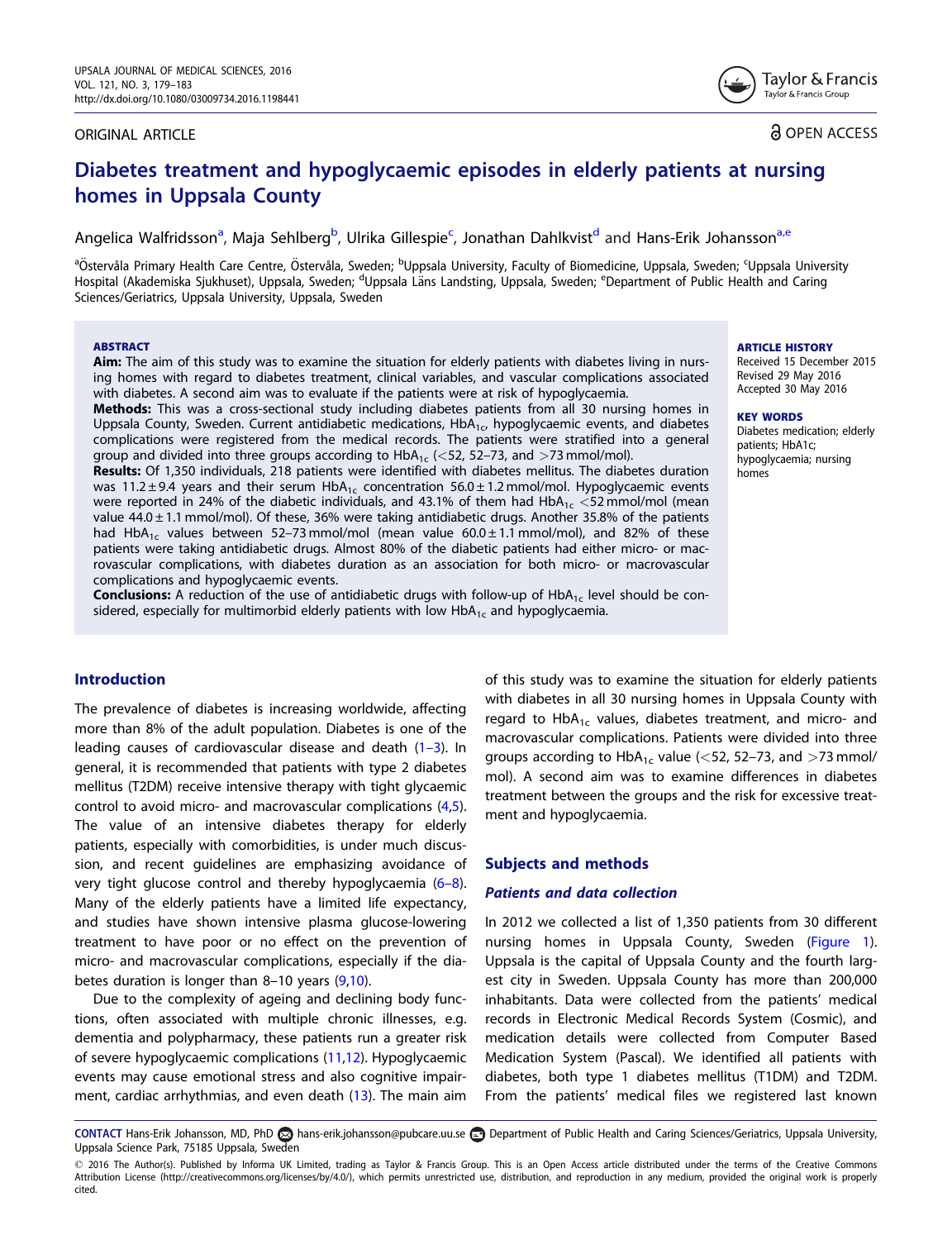<span id="page-1-0"></span>

Figure 1. Design of the recruitment of patients.

HbA<sub>1c</sub> value, diabetes duration, age, gender, weight, height, plasma creatinine, current antidiabetic medications, microand macrovascular complications, and hypoglycaemic episodes. Retinopathy, nephropathy, and neuropathy were designated as microvascular complications, while myocardial infarction, unstable angina pectoris, brain haemorrhage, brain infarction, and transient ischemic attack were designated as macrovascular complications.

Hypoglycaemic events were defined as plasma blood glucose <4 mmol/L. We categorized hypoglycaemic events as severe or minor events. Events leading to hospitalization, events that needed treatment in the emergency room, and events emerging during hospital care were categorized as severe events. Hypoglycaemic events only noted in a patient's medical journal were considered as minor events. The patients were first stratified into a general group and then divided into three groups according to  $HbA_{1c}$  (<52, 52–73, and >73 mmol/mol). Statistical analyses were made to examine the differences between the groups in antidiabetic treatment, medical dosages, and hypoglycaemic complications.

Patients on oral antidiabetic drugs (OADs) as well as rapidacting insulin when needed were recorded as OADs. Patients on diet treatment with rapid-acting insulin when needed were recorded as diet treatment.

### **Ethics**

The study was approved by the regional ethics review board at Uppsala University.

#### **Statistics**

Results are given as arithmetic means with their standard deviations. Comparisons were made using chi-square tests with the Yates correction factor for analyses in differences between diabetes treatment and hypoglycaemic episodes within the groups. The differences between medication doses were analysed using independent samples  $t$  test. To avoid too small subgroups a cut-off level at  $HbA_{1c}$  52 mmol/mol was chosen. A  $P$  value  $\langle 0.05$  was considered statistically

Table 1. Clinical characteristics of 218 diabetes patients at 30 nursing homes, and type of diabetes treatment. Patients were divided into three groups by their different  $HbA_{1c}$  levels.

| Groups                  | All            |                 | $HbA_{1c}$ <52 $HbA_{1c}$ 52-73 $HbA_{1c}$ >73 No $HbA_{1c}$ |                 |      |
|-------------------------|----------------|-----------------|--------------------------------------------------------------|-----------------|------|
| Number of patients      | 218            | 94              | 78                                                           | 28              | 18   |
| Gender (female/male)    | 137/81         | 59/35           | 50/28                                                        | 17/11           | 11/7 |
| Age (years)             | $84.6 \pm 8.0$ | $84.1 \pm 7.8$  | $84.3 \pm 9.0$                                               | $85.0 \pm 7.4$  |      |
| BMI ( $\text{kg/m}^2$ ) | $26.3 \pm 5.7$ | $26.8 \pm 5.8$  | $26.8 \pm 6.0$                                               | $25.2 \pm 5.1$  |      |
| Duration (years)        | $11.2 + 9.4$   | $8.6 \pm 6.4$   | $13.0 \pm 11.0$                                              | $16.8 \pm 10.7$ |      |
| $HbA_{1c}$ (mmol/mol)   | $56.0 \pm 1.2$ | $44.0 \pm 1.1$  | $60.0 \pm 1.1$                                               | $86.0 \pm 1.2$  |      |
| Creatinine              | $53.9 + 6.9$   | $57.0 \pm 28.7$ | $54.4 \pm 25.9$                                              | $52.3 + 27.0$   |      |
| Diabetes treatment:     |                |                 |                                                              |                 |      |
| Unknown                 | 6              | 3               | $\overline{2}$                                               |                 |      |
| Dietary $(n)$           | 82             | 57 <sup>a</sup> | 12                                                           | $\overline{2}$  | 11   |
| OADs(n)                 | 61             | 25              | 27                                                           | 5               | 4    |
| Insulin $(n)$           | 44             | $4^a$           | 25                                                           | 12              | 3    |
| $OADs$ + insulin $(n)$  | 25             | $5^{\text{a}}$  | 12                                                           | 8               | 0    |
|                         |                |                 |                                                              |                 |      |

Data shown are arithmetic means (±SD).

<sup>a</sup>Statistically significant difference ( $P < 0.05$ ) between groups  $HbA_{1c} < 52$  and  $HbA_{1c} \geq 52$  mmol/mol.

BMI: body mass index; OADs: oral antidiabetic drugs.

significant. Multivariable analyses taking co-morbidities was not performed. Findings of association of  $HbA_{1c}$  with risk of hypoglycaemia are crude, and they are not adjusted for the influence of differences in other variables, such as age, diabetes duration, or gender. A subgroup analysis on patients on pharmacological treatment for diabetes was performed. Statistical software JMP 5.0 for PC (SAS Corporation, Cary, TX, USA) was used.

#### Results

Of 1,350 individuals at 30 nursing homes, 218 patients (137 women, 81 men) were identified with diabetes mellitus (16.1%) (Table 1). Their mean BMI was  $26.3 \pm 5.7$  kg/m<sup>2</sup>, and mean age was  $84.6 \pm 8.0$  years. Seven patients had T1DM, and 211 patients had T2DM. Mean  $HbA_{1c}$  was  $56.0 \pm 1.2$  mmol/mol (data missing for 18 patients), and average diabetes duration was  $11.2 \pm 9.4$  years. The diabetes duration in the different HbA<sub>1c</sub> groups was  $8.6 \pm 1.4$ ,  $13.0 \pm 11.0$ , and  $16.8 \pm 10.7$  years, respectively. Longer diabetes duration was correlated with higher HbA<sub>1c,</sub> (P = 0.006) [\(Figure 2\)](#page-2-0). The creatinine clearance value was  $53.9 \pm 26.9$  mL/min.

Eighty-two patients (37.6%) were on diet treatment, 60 patients (27.5%) were on OADs, 44 patients (20.6%) had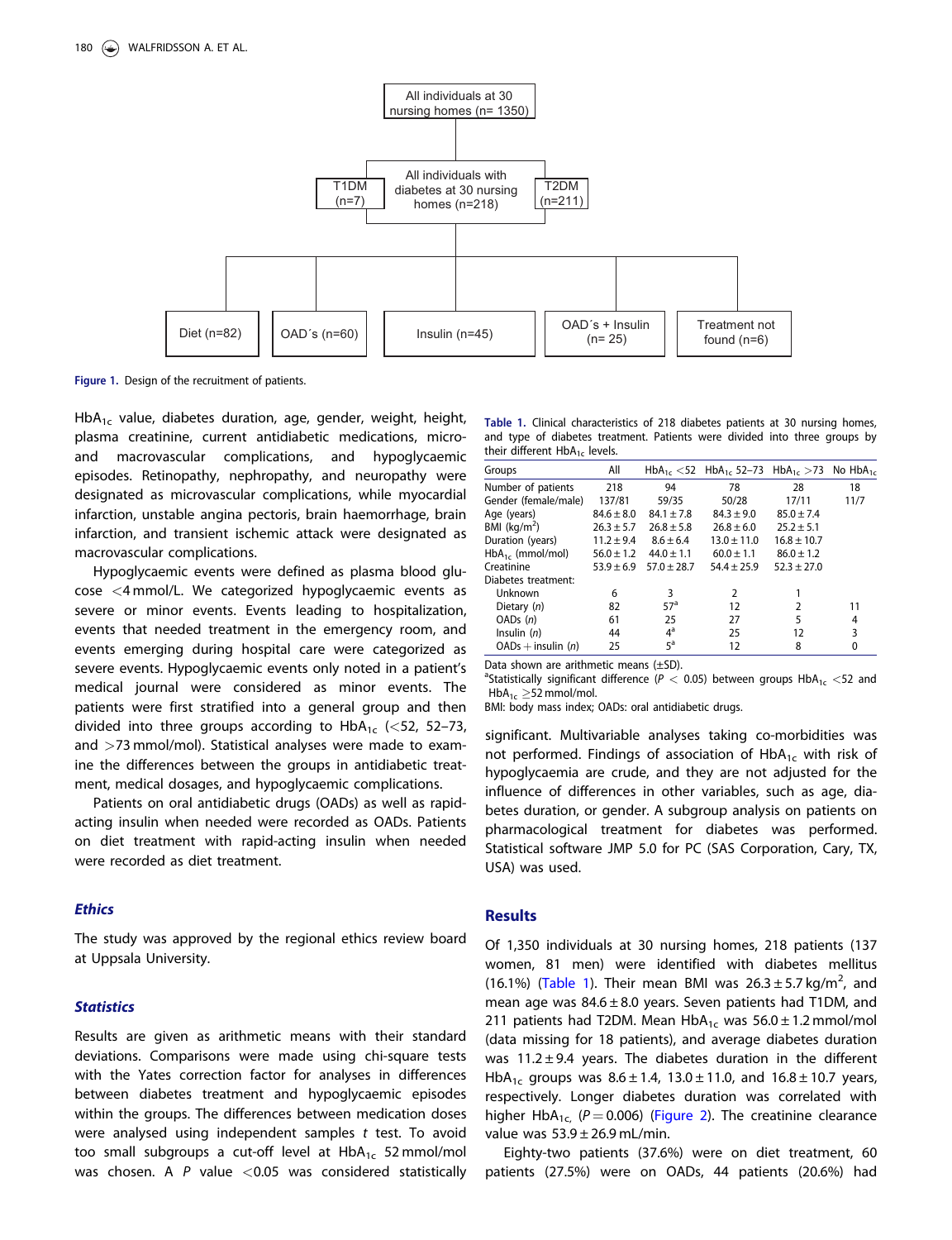<span id="page-2-0"></span>

Figure 2. The correlation between  $HbA_{1c}$  (mmol/mol) and diabetes duration (years);  $P = 0.006$ .

Table 2. Patients treated with insulin as single therapy or in combination with oral antidiabetic drugs. Daily doses expressed in international units. The patients were divided into three groups by different  $HbA_{1c}$  levels.

| Groups                                | All              | $HbA_{1c} < 52$ | $HbA_{1c}$ 52-73 | $HbA_{1c} > 73$  |  |  |  |  |  |
|---------------------------------------|------------------|-----------------|------------------|------------------|--|--|--|--|--|
| Number of patients (daily doses, IU): |                  |                 |                  |                  |  |  |  |  |  |
| <b>Insulin</b>                        | 69 $(31 \pm 21)$ | $9(33 \pm 21)$  | 37 $(26 \pm 19)$ | 20 $(35 \pm 21)$ |  |  |  |  |  |
| Long-acting                           | 14 $(28 \pm 18)$ | 2 $(37 \pm 35)$ | $7(28 \pm 21)$   | 5 $(24 \pm 5)$   |  |  |  |  |  |
| Intermediate-acting                   | $26(20 \pm 12)$  | $3(23 \pm 11)$  | $15(16 \pm 11)$  | 6 $(24 \pm 13)$  |  |  |  |  |  |
| <b>Mixtures</b>                       | 39 $(30 \pm 19)$ | 5 $(31 \pm 17)$ | 18 $(24 \pm 18)$ | 13 $(39 \pm 21)$ |  |  |  |  |  |
| Rapid-acting                          | 3 $(17 \pm 8)$   | $1(8 \pm 0)$    | 2 $(22 \pm 0)$   | 0                |  |  |  |  |  |

Data shown are arithmetic means (±SD). Of a total of 69 patients with insulin treatment, 9 patients had  $HbA_{1c} < 52$  mmol/mol and 54 patients  $HbA_{1c}$  $>52$  mmol/mol. For three patients  $HbA_{1c}$  data were missing, and all of them were given an insulin mixture, while two of them were also on intermediateacting insulin. No differences were observed between the groups regarding daily doses of insulin ( $P = 0.319$ ).

IU: international units of insulin.

insulin treatment, and 25 patients (11.5%) had combined  $OADs +$  insulin treatment. The number of patients with diet treatment was higher ( $P < 0.05$ ) in the group with HbA<sub>1c</sub>  $<$ 52 mmol/mol compared to patients with HbA<sub>1c</sub>  $\geq$ 52 mmol/ mol. There were no differences between the groups (<52 and  $\geq$ 52 mmol/mol), comparing numbers of patients being treated with only OADs ( $P = 0.80$ ). The number of patients with insulin treatment and  $H\!bA_{1c} \geq$ 52 mmol/mol was higher  $(P < 0.05)$  compared to patients with HbA<sub>1c</sub> <52 mmol/mol. Also, the number of patients with combined  $OADs +$  insulin treatment was higher ( $P < 0.05$ ) for patients with HbA<sub>1c</sub>  $\geq$ 52 mmol/mol than for patients with HbA $_{1\text{c}}$   $<$ 52 mmol/mol.

Of a total of 69 patients on insulin treatment, 9 patients had HbA<sub>1c</sub> <52 mmol/mol, and 54 patients had HbA<sub>1c</sub>  $\geq$ 52 mmol/mol (Table 2). For three patients  $\sf HbA_{1c}$  data were missing, and all of them were treated with an insulin mixture, while two of them were also on intermediate-acting insulin. Daily doses of insulin were the same in all groups ( $P = 0.319$ ) (Table 2). Moreover, there were no differences between the groups regarding daily doses of long-acting insulin  $(P = 0.365)$ , intermediate-acting insulin  $(P = 0.271)$ , mixed insulin ( $P = 0.490$ ), and continuous rapid-acting insulin ( $P = 0.490$ ).

Hypoglycaemic events were observed in 52 patients [\(Table 3](#page-3-0)). A total of 106 hypoglycaemic events were identified. Thirty-four patients had severe hypoglycaemic events. Ten patients needed hospitalization due to severe hypoglycaemia, eight patients needed to attend the emergency room for treatment, and 16 patients had hypoglycaemic episodes emerging during hospital care while being treated for other reasons. There were notes about low plasma glucose concentrations, <4 mmol/L, in the medical records of 33 patients. For the sake of clarity it has to be mentioned that some patients were diagnosed with hypoglycaemia more than once. The number of patients treated for hypoglycaemic events was lower for patients in the group with  $HbA_{1c}$  $<$ 52 mmol/mol compared to groups with HbA<sub>1c</sub>  $\geq$ 52 mmol/ mol. However, there was no significant difference between the groups  $<$  52 and  $\geq$  52 mmol/mol regarding hospitalization due to hypoglycaemic events.

A separate analysis of patients receiving glucose-lowering pharmacological treatment ( $n = 130$ ) showed the same pattern regarding hypoglycaemic events as in the general group [\(Table 3](#page-3-0)), with the exception that hypoglycaemia treated in the emergency room was more frequent in the group with  $HbA_{1c} \geq 52$  mmol/mol [\(Table 4](#page-3-0)). Further, 49 patients received insulin on demand, and these patients were involved in 50% of all major or minor hypoglycaemic episodes. Insulin-treated patients with hypoglycaemic episodes in the groups were 5/ 9, 27/37, and 18/20, respectively. Not surprisingly, there were no hypoglycaemic episodes reported for patients with diet treatment only, except for two patients during hospital care.

Diabetic vascular complications were registered for 169 patients ([Table 3](#page-3-0)). Of them, 45 patients had microvascular complications, 74 patients (33.9%) had macrovascular complications, and 50 patients had both micro- and macrovascular complications. Regarding vascular complications there were no statistically significant differences between the groups.

# **Discussion**

This cross-sectional study showed that diet treatment was most frequent in the group with  $HbA_{1c} < 52$  mmol/mol, and this group had also fewer hypoglycaemic complications. Insulin treatment was less frequent in this group, but OADs use was surprisingly equal in all groups. Diabetes duration was strongly correlated with higher HbA<sub>1c</sub>. A relatively large subgroup with  $HbA_{1c} < 52$  mmol/mol received pharmacological treatment: 40% had OADs and 10% insulin. With age, limited life expectancy, and risk of severe hypoglycaemia taken into consideration, the perspective is that there are no studies showing beneficial effects from tight glycaemic control among these patients  $(9,10,12,14)$  $(9,10,12,14)$ . A reduction of hypoglycaemic drugs should therefore be considered for this group, with follow-up to find out if similar HbA $_{1c}$  levels may still persist. If it proves difficult to maintain a lower  $HbA_{1c}$ level because of increased risk of severe hypoglycaemia or other complications, an HbA<sub>1c</sub> level up to 70 mmol/mol may be recommended for these multimorbid elderly patients.

For patients in the group  $HbA_{1c}$  52-73 mmol/mol, more than 80% of the patients received antidiabetic drug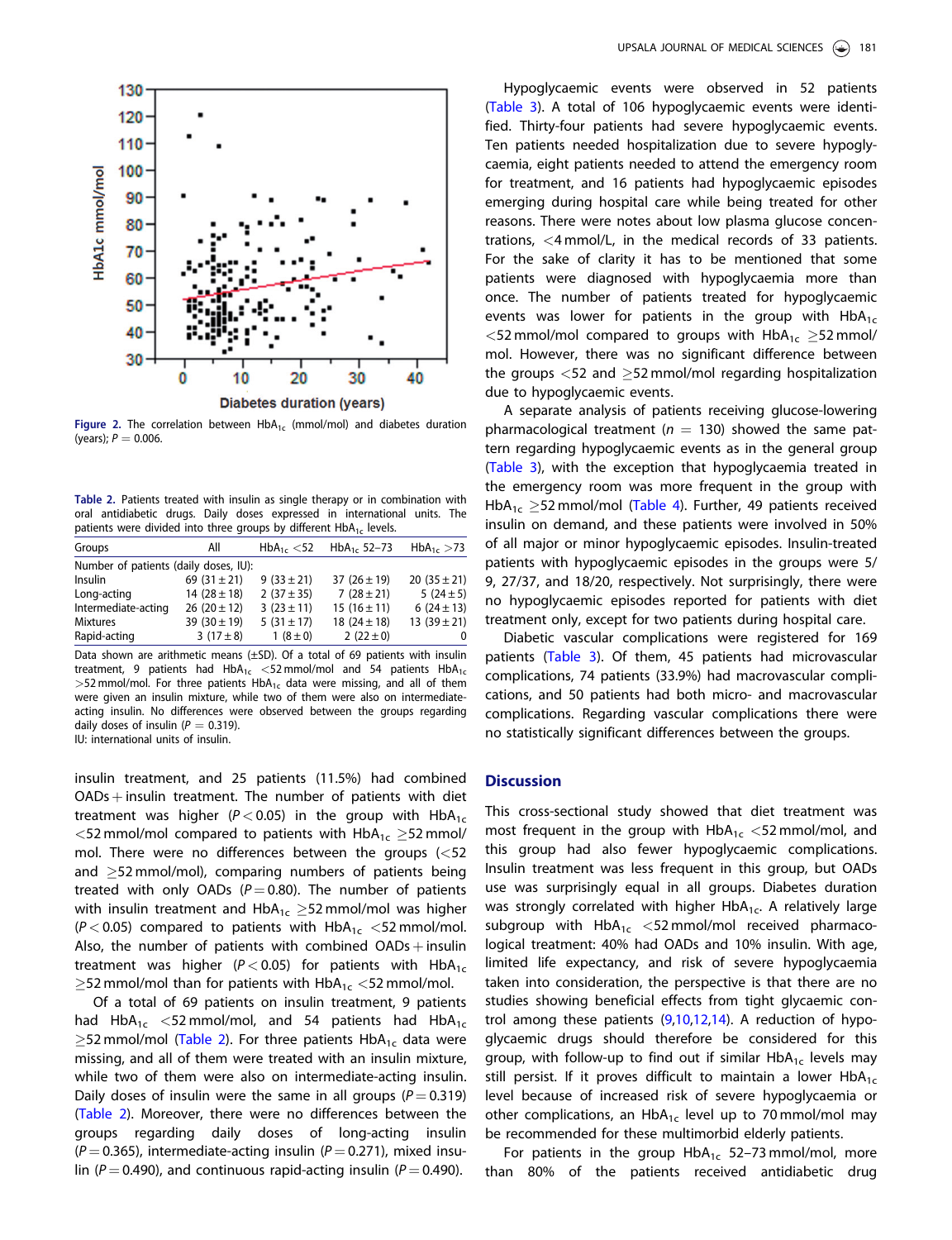<span id="page-3-0"></span>

|  |  |  | Table 3. Patients with diabetes vascular complications and hypoglycaemic episodes. The patients were divided into three groups by different HbA <sub>1c</sub> levels. |  |  |  |  |  |  |  |
|--|--|--|-----------------------------------------------------------------------------------------------------------------------------------------------------------------------|--|--|--|--|--|--|--|
|--|--|--|-----------------------------------------------------------------------------------------------------------------------------------------------------------------------|--|--|--|--|--|--|--|

| Groups                                          | All        | $HbA_{1c} < 52$ | HbA <sub>1c</sub> 52-73 | $HbA_{1c} > 73$ |
|-------------------------------------------------|------------|-----------------|-------------------------|-----------------|
| Number of patients                              | 218        | 94              | 78                      | 28              |
| Hypoglycaemia:                                  |            |                 |                         |                 |
| Patients with no hypoglycaemic events, $n$ (%)  | 166 (76.1) | 82 $(87.2)^a$   | 54 (69.2)               | 17(60.7)        |
| Patients with hypoglycaemic events, n (%)       | 52 (23.9)  | 12 $(12.8)^a$   | 24 (30.8)               | 11(39.3)        |
| Severe hypoglycaemic events:                    |            |                 |                         |                 |
| Hypoglycaemia, hospitalization                  | 10(4.6)    | 3(3.2)          | 2(2.6)                  | 5(17.9)         |
| Hypoglycaemia, emergency room                   | 8(3.7)     | $\mathbf{0}$    | 6(7.7)                  | 1(3.6)          |
| Hypoglycaemia, during hospital care             | 16(7.3)    | 4(4.3)          | 6(7.7)                  | 5(17.9)         |
| Minor hypoglycaemic events:                     |            |                 |                         |                 |
| Hypoglycaemia, notes in medical records         | 33 (15.1)  | 7(7.4)          | 17(21.8)                | 8(28.6)         |
| Vascular complications:                         |            |                 |                         |                 |
| No diabetes complications, $n$ (%)              | 49 (22.5)  | 27(28.7)        | 14 (17.9)               | 3(10.7)         |
| Complications from diabetes, n (%)              | 169 (77.5) | 67 (71.3)       | 64 (82.1)               | 25 (89.3)       |
| Microvascular complications, n (%)              | 45 (20.6)  | 14 (14.9)       | 17 (21.8)               | 10(35.7)        |
| Macrovascular complications, n (%)              | 74 (33.9)  | 38 (40.4)       | 25(32.1)                | 7(25.0)         |
| Micro- and macrovascular complications, $n$ (%) | 50 (22.9)  | 15 (16.0)       | 22 (28.2)               | 8(28.6)         |

Microvascular complications: retinopathy, nephropathy, neuropathy; macrovascular complication: myocardial infarction, instable angina pectoris, brain bleeding, brain infarction, TIA; hypoglycaemic episodes: plasma glucose  $\langle 4 \text{ mmol/L}}$ .

Statistically significant difference (P  $<$  0.05) between groups HbA<sub>1c</sub>  $<$ 52 and HbA<sub>1c</sub>  $\geq$ 52 mmol/mol. There were no hypoglycaemic episodes reported for patients with diet treatment only, except for two patients during hospital care.

Table 4. Hypoglycaemic episodes in subsets of patients given glucose-lowering pharmacological treatment. The patients were divided into three groups by different HbA<sub>1c</sub> levels.

| All       | $HbA_{1c} < 52$ | HbA <sub>1c</sub> 52-73 | $HbA_{1c} > 73$ |
|-----------|-----------------|-------------------------|-----------------|
| 130       | 34              | 64                      | 25              |
|           |                 |                         |                 |
| 80 (61.5) | 24 $(70.6)^a$   | 40 (62.5)               | 14 (56.0)       |
| 50 (38.5) | 10 $(29.4)^a$   | 24 (37.5)               | 11(44.0)        |
|           |                 |                         |                 |
| 9(6.9)    | 2(5.9)          | 2(3.1)                  | 5(20.0)         |
| 8(6.2)    | $0^{\rm a}$     | 6(9.4)                  | 1(4.0)          |
| 15 (11.5) | 3(8.8)          | 6(9.4)                  | 5(20.0)         |
|           |                 |                         |                 |
| 33 (25.4) | 7 $(20.6)^a$    | 17(26.6)                | 8(32.0)         |
|           |                 |                         |                 |

Hypoglycaemic episodes: plasma glucose  $<$ 4 mmol/L.

Statistically significant difference (P  $<$  0.05) between groups HbA $_{1\rm c}$   $<$  52 and HbA $_{1\rm c}$   $\geq$ 52 mmol/mol.

treatment, and 50% had insulin treatment. Insulin and sulfonylureas are associated with a high risk of hypoglycaemia [\(7](#page-4-0)). Fifty patients were treated with sulfonylureas, and 13 of them were found in the group with  $HbA_{1c} < 52$  mmol/mol. Further, with higher HbA<sub>1c</sub> there was an increasing number of insulintreated patients with hypoglycaemic episodes (56%, 73%, and 90%) in the three different  $HbA_{1c}$  groups. We could not find any differences regarding daily dosage/doses of insulin between the groups with different  $HbA_{1c}$  levels. This finding might indicate excessive treatment, especially for the patients in the group with  $HbA_{1c} < 52$  mmol/mol.

The results in this study are in accordance with findings from a previous study in nursing homes in Sweden ([15](#page-4-0)). It was shown that a significant reduction of diabetic medication could be safely administered without increasing the risk for hyperglycaemia. That study was performed at nursing homes with a similar patient population ( $n = 98$ ), and the diabetes prevalence was 15%, with a mean  $HbA_{1c}$  value of  $57.0 \pm 1.2$  mmol/mol, and most patients were on antidiabetic drug treatment. Several international studies have evaluated intensive diabetes treatment in T2DM patients regarding complications and that there were negligible effects on preventing micro- and macrovascular complications, particularly after a longer diabetes duration of 8–10 years [\(9,10,14](#page-4-0)). In the present study the patients had a diabetes duration of almost 12 years. The Veterans Affairs Diabetes Trial has shown that, for patients with similar diabetes duration and when HbA1c was lowered to 51 mmol/mol, there was no beneficial effect on preventing diabetes complications [\(14](#page-4-0)). Studies on elderly T2DM patients have also indicated a risk for negative side effects, such as hypoglycaemia, of tight glycaemic control [\(12](#page-4-0),[15,16](#page-4-0)). Hypoglycaemic events have been shown to be frequent among elderly patients with T2DM and may cause brain damage, cognitive impairment, cardiac arrhythmias, and even death [\(13](#page-4-0),[17\)](#page-4-0). Hypoglycaemia might also mimic cognitive disorders, e.g. confusion and anxiety, as well as other conditions, and cause unnecessary medication of the T2DM patients with sedatives and psychotropic drugs. Thus, withdrawal of diabetes medication in the elderly receiving tight glycaemic control is warranted, and it has been shown to be safe and that it decreases the risk of hypoglycaemia ([15,16\)](#page-4-0).

In this present study we found a total of 106 hypoglycaemic episodes in 52 patients. Compared to observations in previous studies, hypoglycaemic events were less frequent, which may indicate that the method for finding hypoglycaemic events was insufficient. It could not be excluded that episodes of hypoglycaemia were not reported, since hypoglycaemia may mimic several other conditions and, furthermore, many hypoglycaemic episodes are nocturnal.

The hypoglycaemic events tended to be more severe among patients with higher  $HbA_{1c}$ , which might reflect a diabetes disease with poor glycaemic control (Table 3).